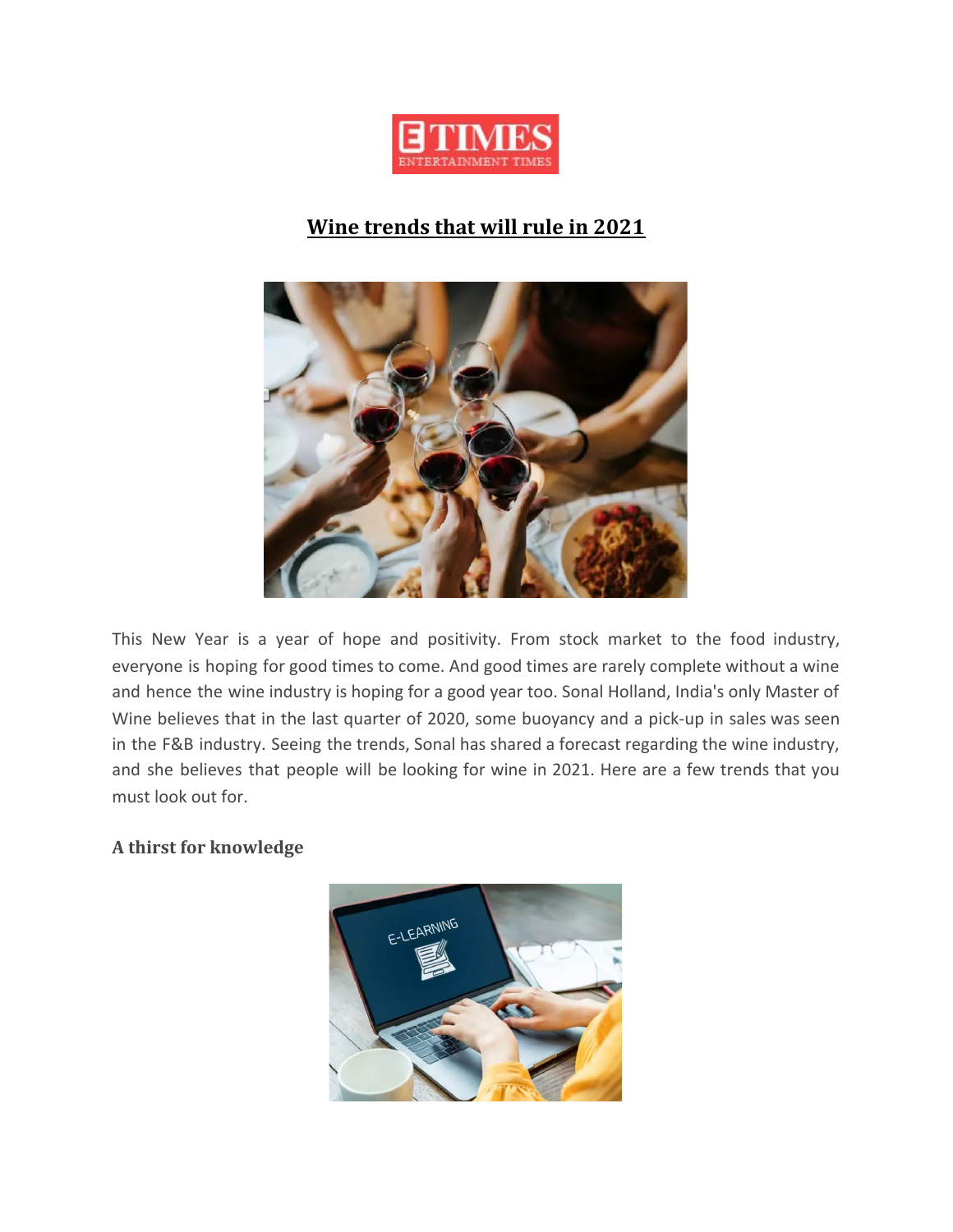The pandemic was marked by a steep increase in online learning with more and more people attending webinars, Zoom meets, and Instagram lives. The wine and beverage industry also saw a lot of global experts sharing the knowledge. Sonal predicts that both consumers and professionals in the trade will continue to consume education about beverages and wine this year too.

## **A surge in specialist stores**



In 2021, I see more consumers seeking out modern wine specialist stores to make their purchases. These are typically posh shops located within large food retail formats, shopping malls or multi-theatre complexes. They offer a widened selection of both domestic and international wines; better-informed staff; and overall, a better experience for the consumer, shared Sonal Holland.

#### **More online sales**

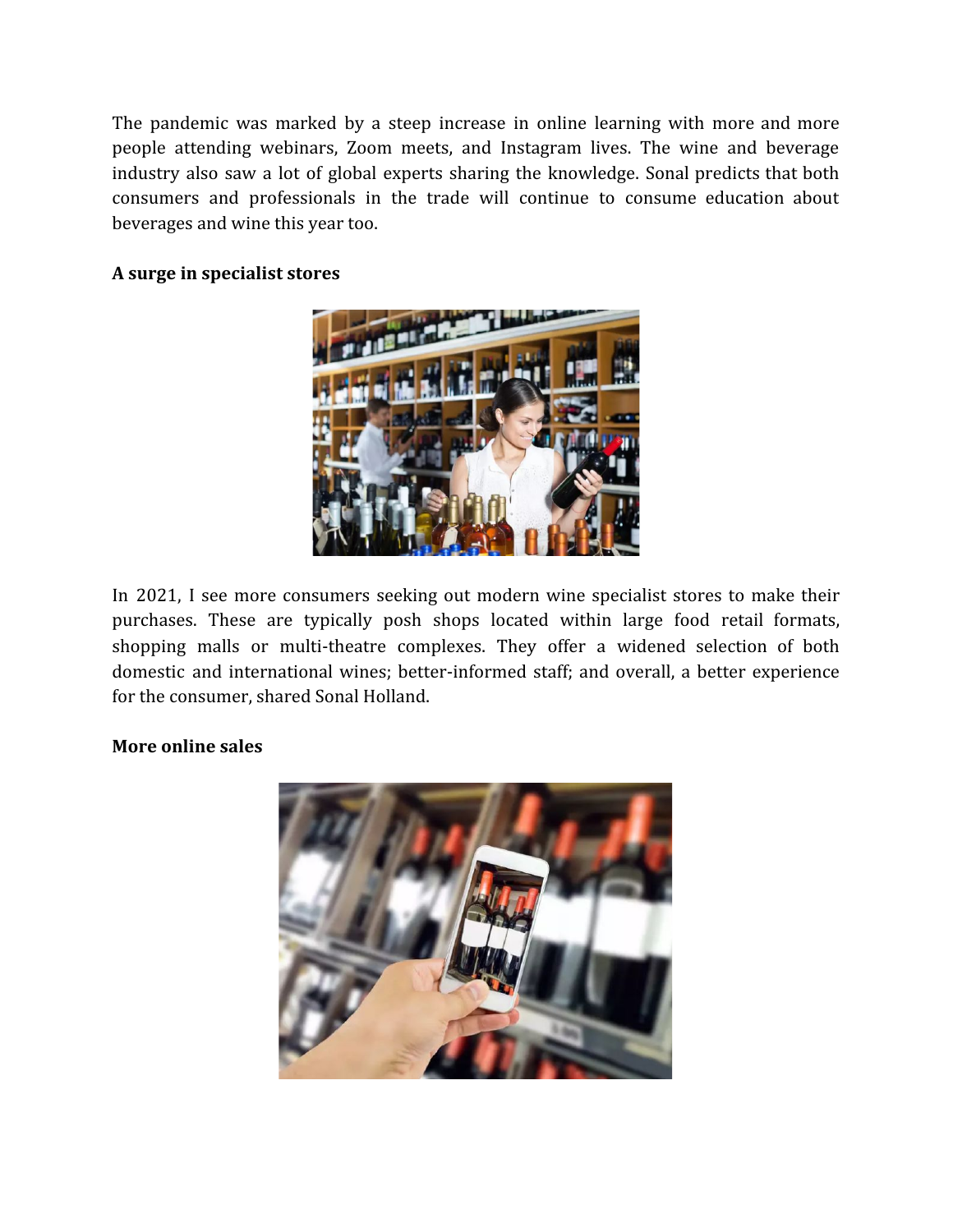Another big trend that will continue this year is the purchase of alcohol - online. Ever since the Government has allowed online sales of alcohol, consumers have gravitated towards this highly convenient - and pandemic-proof - way of purchasing their favourite liquor. Given that the excise department has seen such a significant dip in revenue this year, I see no reason why the Government won't continue to encourage online liquor sales into the New Year, and even longer.

### **Wine - an affordable luxury**



In a year, where the affluent haven't had a chance to spend on themselves as much through international holidays or luxury purchases, a quick and convenient way to consume luxury is by spending on premium wines. Now more than ever, wine has become a luxury that the affluent can splurge on - I see premium wine purchases continuing through the New Year, with the wealthy even looking to trade up, and splurge more than usual on their wines and other luxury beverages.

#### **Wine in cans**